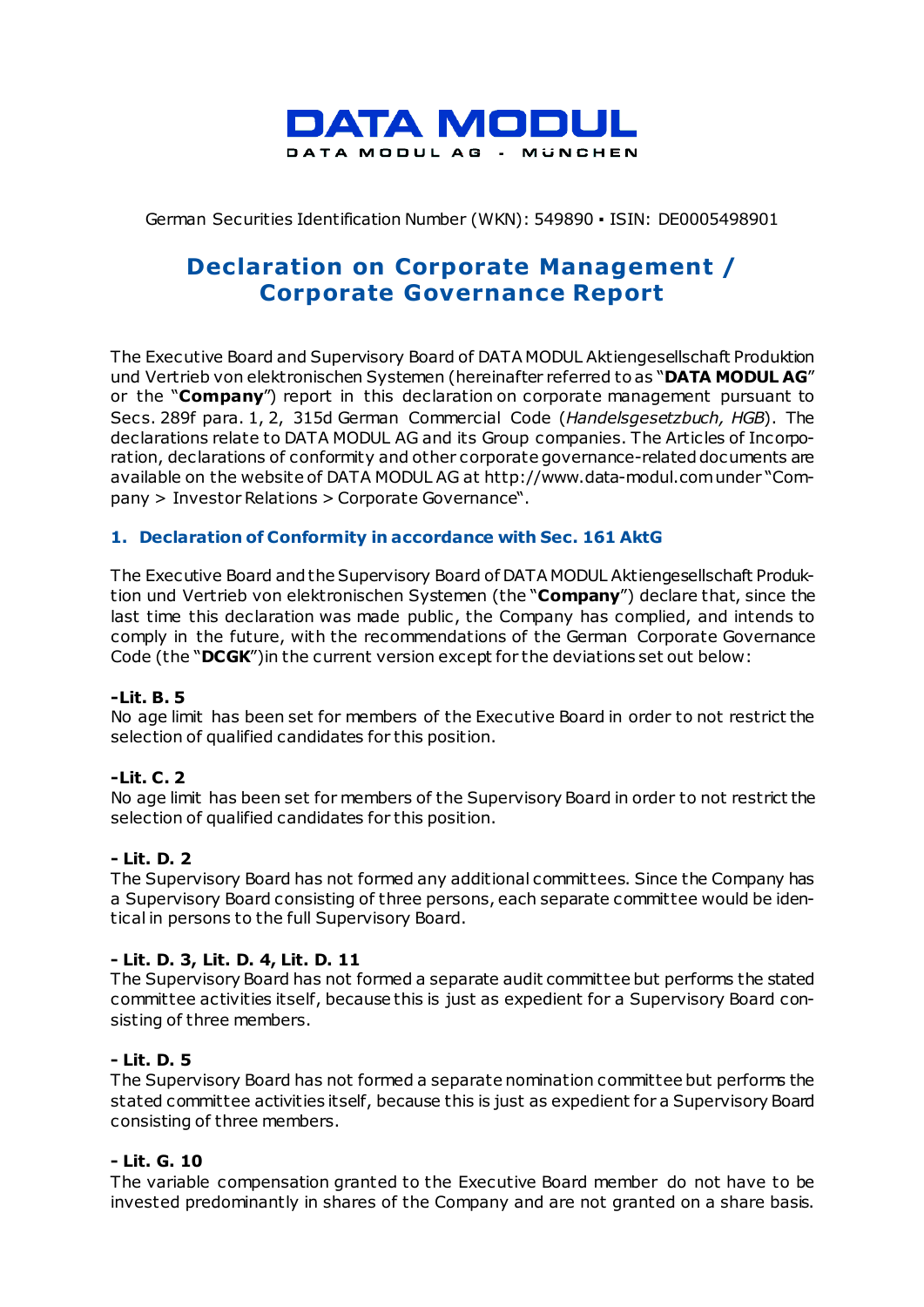The Supervisory Board is of the opinion that the current structure of the variable compensation is sufficiently suitable to safeguard all stakeholder interests.

The Executive Board member cannot dispose of the long-term variable compensation granted only after four years. The Supervisory Board is of the opinion that multi-year character and sustainable nature are ensured by the current executive bonus payment structure, *i.e.* 2/3 of the executive bonus is granted in cash if the conditions for payment are met, with the remaining 1/3 of the executive bonus to be paid out in the following financial year, depending on the further positive development of the Company.

### **2. Remuneration System and Remuneration Report**

The applicable remuneration system for members of the Executive Board pursuant to sections 87 para. 1, 87a para. 1 of the German Stock Corporation Act (*Aktiengesetz, AktG*), which was approved by the Annual General Meeting on 6 May 2021, and the resolution on the compensation of the members of the Supervisory Board adopted by the Annual General Meeting on 6 May 2021 pursuant to section 113 para. 3 AktG are publicly accessible at https://www.data-modul.com/de/unternehmen/investor-relations/corporate-governance. The remuneration report and the auditor's opinion pursuant to Section 162 AktG are made publicly accessible at the same internet address.

### **3. Function and composition of the management bodies**

### **Management and control structure**

Being a stock corporation as defined by the Aktiengesetz, DATA MODUL AG has three governance bodies: The Annual Shareholders' Meeting, the Supervisory Board and the Executive Board. Their responsibilities and powers are governed by the German Stock Corporation Law, the Articles of Incorporation of DATA MODUL AG and the rules of procedure of the Supervisory Board and the Executive Board. Shareholders exercise their rights at the Annual Shareholders' Meeting.

The Executive and Supervisory Boards cooperate closely and trustingly for the good of the Company. The Executive Board manages the business and bears the corporate responsibility. The Executive Board discusses with the Supervisory Board on a regular basis the Company's strategic focus and the status of strategy implementation.

However, important business transactions are subject to Supervisory Board approval. These include decisions and measures which fundamentally affect the Company's balance sheet or earnings.

As part of the dual system, the Supervisory Board advises and monitors the Executive Board. The Supervisory Board appoints the members of the Executive Board and is authorized to revoke appointments for due cause. The Executive Board informs the Supervisory Board and reports to the Supervisory Board on a regular basis and in a timely and comprehensive manner in accordance with the standards of proper and true reporting as set forth by laws, the Company's Articles of Incorporation and reporting requirements determined by the Supervisory Board. Reporting to the Supervisory Board is the responsibility of the Executive Board, although the Supervisory Board is careful to ensure that it is kept properly informed. To this end, the Supervisory Board has defined the Executive Board's duties to inform and report in detail.

### **Executive Board**

The Executive Board is responsible for managing the Company in line with the Company's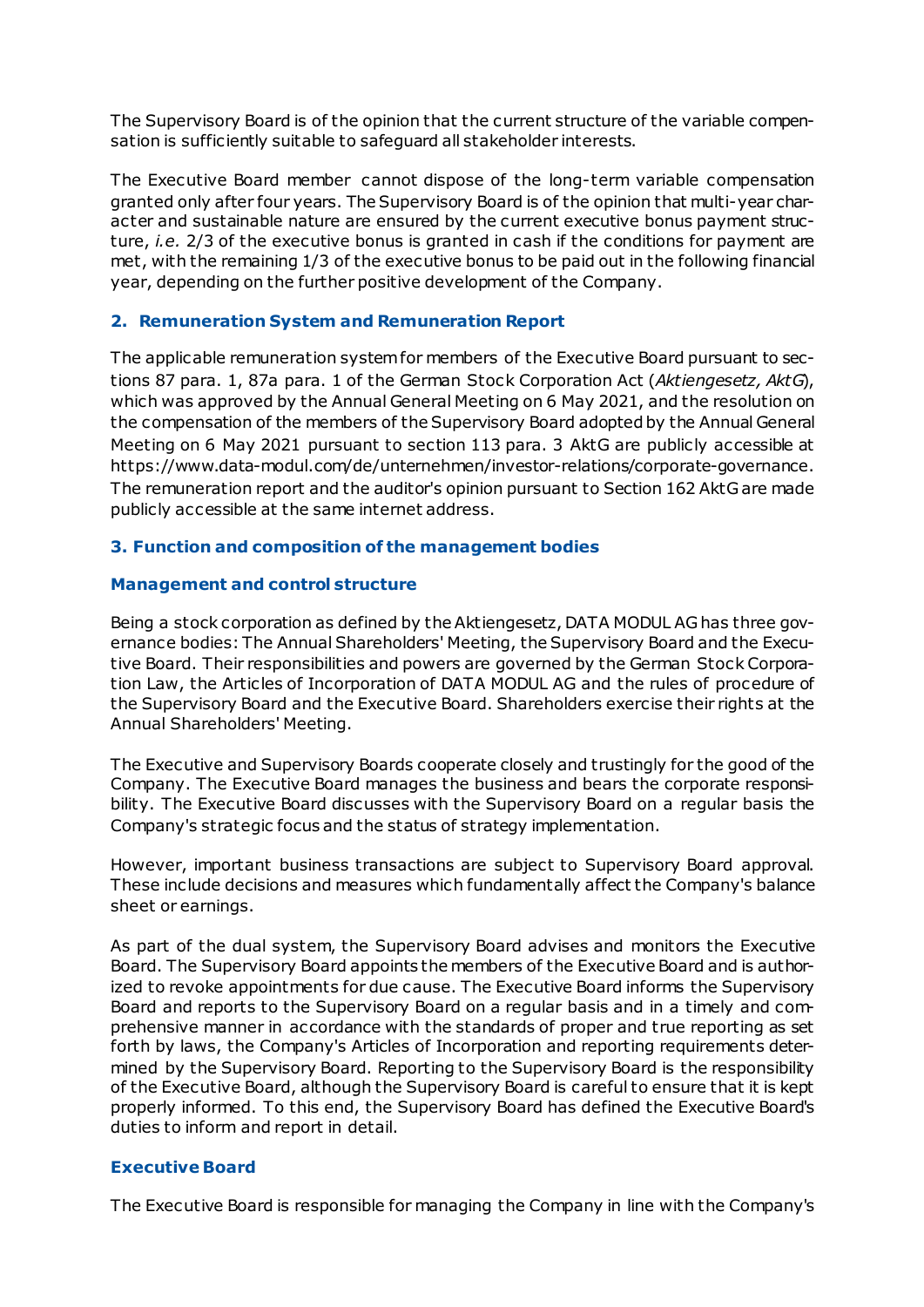interests, i.e. taking into account the interests of shareholders, employees and other Company stakeholders, with the aim of generating added value on a sustained basis.

The Executive Board is responsible for preparing the annual financial statements and the interim financial reports. Furthermore, it develops the strategic focus of the Company, discusses it with the Supervisory Board, and ensures that these strategies are implemented.

The Executive Board ensures that the legal regulations and internal guidelines are met and works toward Group-wide compliance with those regulations and guidelines, taking into account their respective scope. Furthermore, it ensures that an appropriate risk management and risk controlling system is implemented at the Company.

The Executive Board currently consists of one person, Dr. Florian Pesahl.

### **Supervisory Board**

The Supervisory Board is responsible for regularly advising and monitoring the Executive Board on the management of DATA MODUL AG. The Supervisory Board is involved in decisions of fundamental significance for DATA MODUL AG. The Supervisory Board appoints and revokes the appointment of Executive Board members.

The Supervisory Board determines the overall remuneration packages for the individual members of the Executive Board and reviews and resolves on a regular basis the remuneration structure for the Executive Board. The criteria for assessing remuneration appropriateness include particularly the responsibilities of the individual Executive Board member, his/her personal performance, the economic situation, profitability and business outlook for DATA MODUL AG; appropriateness is also assessed in relation to remuneration levels in comparable environments and other pay structures in place at the Company. The remuneration structure is designed to encourage sustained business growth. The monetary components of the Executive Board members' remuneration include fixed and variable portions on the basis of a multiple-year assessment.

The Supervisory Board of DATA MODUL AG consists of three members and, for this reason, does not form any committees. The members of the Supervisory Board are Ms. Kristin D. Russell, Mr. Richard A. Seidlitz and the labor representative elected by the employees, Mr. Eberhard Kurz.

Supervisory Board chairperson Kristin D. Russell coordinates the activities of the Supervisory Board, heads meetings and represents the Supervisory Board externally.

For detailed information regarding the focus of the Supervisory Board's activities and consulting services in the fiscal year 2021 see the explanatory comments in the Supervisory Board's report.

### **4. Corporate management policies**

### **Mission statement**

### **Corporate objectives**

Digital processing of data has become an everyday part of professional and personal life. Today, displays are used in all areas of life, be it in mechanical engineering, medical devices, transportation, the entertainment industry, households or other numerous areas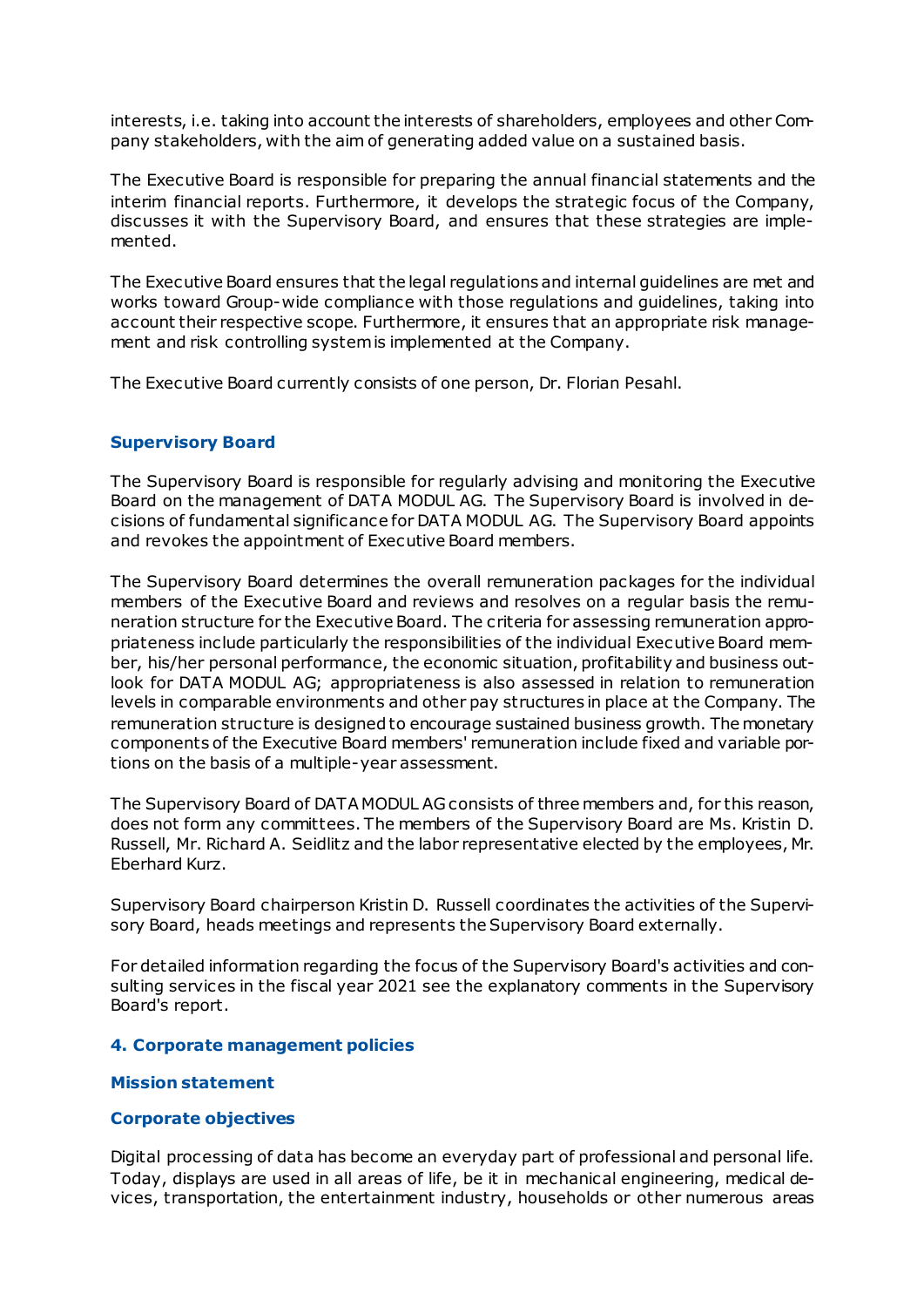where displays are used today. Not only do we adapt to market conditions, we also set new trends by implementing custom solutions and developing our own products.

#### **How we see ourselves**

We are specialists because we know that only if we focus all our efforts on centrally important needs of our clearly defined target group, will we be able to provide our services and problem solutions in a most effective manner.

Expertise and experience are united with dedication and work enjoyment. Our advisory role is not finished upon sale of a product!

We are the European market leader in display distribution because we focus on providing the best leading-edge technology and excellent quality as part of competitively priced custom solutions.

Growth, stability and profitability come as a result of our customer orientation. We take pride in our work, constantly striving for improvement, the foundation of our success.

#### **Transparency**

DATA MODUL AG published continuously reports in fiscal year 2021 in order to directly notify all shareholders of current business results. The DATA MODUL AG Executive Board will promptly publish any insider information directly relating to DATA MODUL AG unless specifically released from obligation to publish such information.

The DATA MODUL AG Executive Board will also publish notifications without delay upon becoming aware of any shareholder's voting rights reaching, exceeding or falling below the thresholds of 3, 5, 10, 15, 20, 25, 30, 50 or 75 percent of Company voting rights through purchase, sale or other means. In fiscal year 2021, DATA MODUL AG was notified by Arrow Central Europe Holding Munich GmbH and HANSAINVEST Hanseatische Investment-GmbH, respectively, of exceedances or shortfalls concerning certain of the above-mentioned thresholds.

As of December 31, 2021, neither Dr. Pesahl – the sole Executive Board member of DATA MODUL AG – nor the members of the DATA MODUL AG Supervisory Board held DATA MODUL shares or subscription rights to DATA MODUL shares.

Furthermore, no transactions by persons discharging managerial responsibilities and persons closely associated with them ('managers' transactions') were reported to DATA MODUL AG in the fiscal year 2021.

As part of ongoing public relations activities, dates for major recurring publications (annual report, half-year report, quarterly reports etc.) and for the Annual Shareholders' Meeting are published, providing adequate advance notice. Publications are available in German and English.

#### **Accounting**

Shareholders and third parties primarily obtain information from the consolidated financial statements. During the fiscal year, the interim financial reports (half-year report, quarterly reports) are published to provide additional information. The consolidated financial statements and the abbreviated consolidated financial statements in the half-year and quarterly reports are compiled in accordance with the applicable international accounting standards. For corporate law purposes, financial statements are also compiled in accordance with the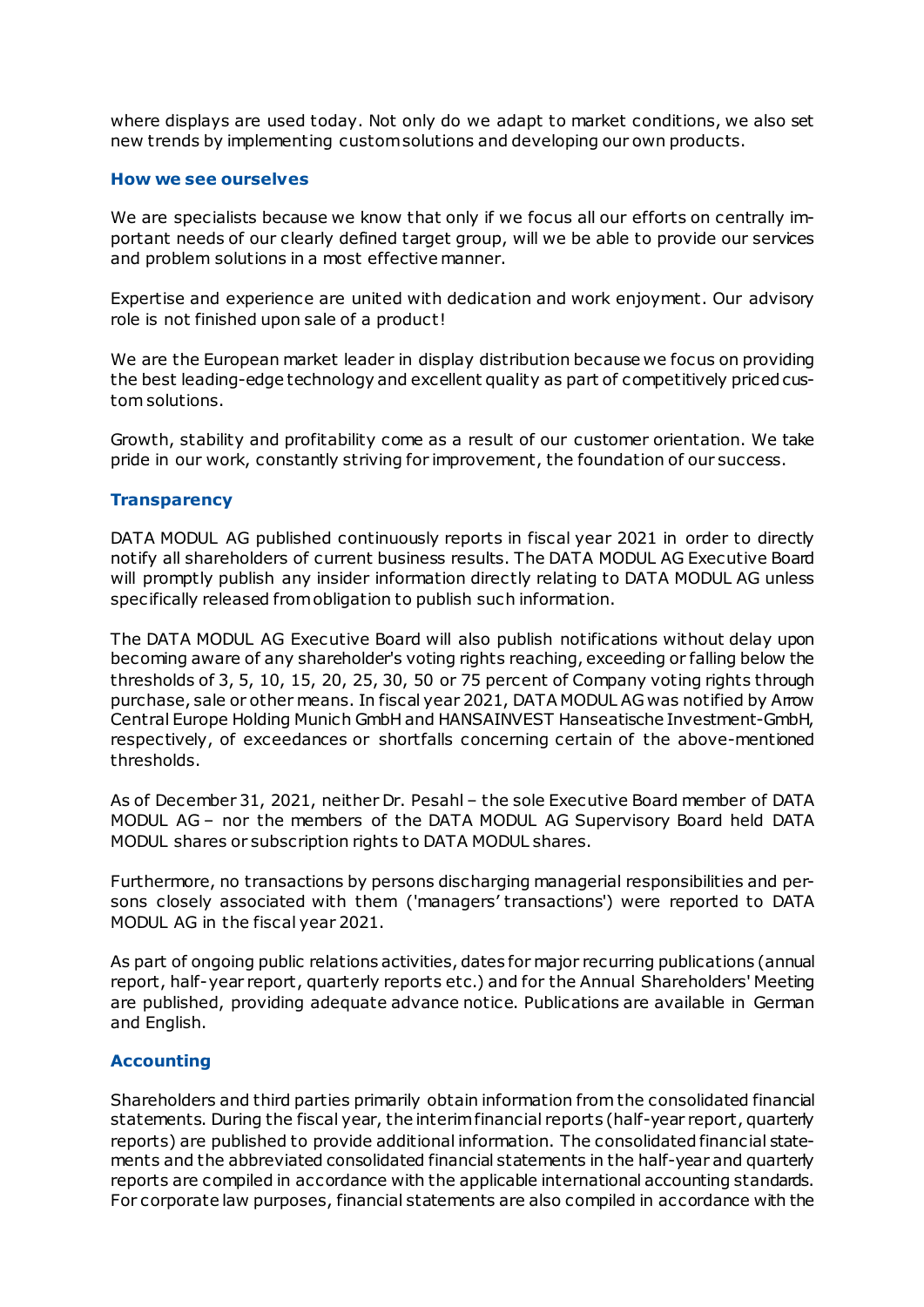provisions of the HGB which serve as basis for tax filings.

At the Annual Shareholders' Meeting on May 6, 2021 Mazars GmbH & Co. KG, Wirtschaftsprüfungsgesellschaft, Steuerberatungsgesellschaft, Hamburg, was appointed as auditor of the financial statements and the consolidated financial statements for fiscal year 2021.

### **5. Targets for female representation**

### **Framework**

The Executive Board is to set targets for female representation on the two management levels below the Executive Board level, in line with Sec. 76 para. 4 AktG. If the percentage of female representation is below 30% at the time targets are to be set, the targets may not be lower than the current actual percentage ('no-decrease rule'). The Executive Board simultaneously sets deadlines for attaining the respective targets which are not to be further than five years in the future.

The Supervisory Board sets targets for female representation on the Supervisory and Executive Boards in line with Sec . 111 para. 5 AktG. The 'no-decrease' rule applies here as well, thus if the percentage of female representation is lower than 30% at the time of target setting, the percentage set may not constitute a decrease. Similarly, deadlines for target attainment must be set which may not be further than five years in the future.

### **Targets for the two management levels below the Executive Board**

After reaching the first target figure of 25% within the relevant deadline, the Executive Board has set a target of 30% for female representation on the first management level below the Executive Board with a deadline to achieve this target until June 30, 2022.

After reaching the first target figure of 10% within the relevant deadline, the Executive Board has set a target of 15% for female representation on the second management level below the Executive Board with a deadline to achieve this target until June 30, 2022.

### **Target representation on the Executive Board**

After reaching the first target figure of 0% within the relevant deadline, the Supervisory Board has set a target of 0% for female representation on the Executive Board with a deadline to achieve this target until June 30, 2022.

The reasons for the percentage being set at 0% is that Dr. Pesahl was and still is the sole Executive Board member and there were and still are no plans for adding seats to or changing the membership of the Executive Board.

### **Target representation on the Supervisory Board**

After reaching the first target figure of 0% within the relevant deadline, the Supervisory Board has set a target of 33.33% for female representation on the Supervisory Board with a deadline to achieve this target until June 30, 2022. Due to Kristin D. Russell's membership of the Supervisory Board, the target figure is currently met.

# **6. Description and objectives of the diversity concept for the Executive Board and the Supervisory Board**

The Company has not implemented a diversity concept for the composition of the Executive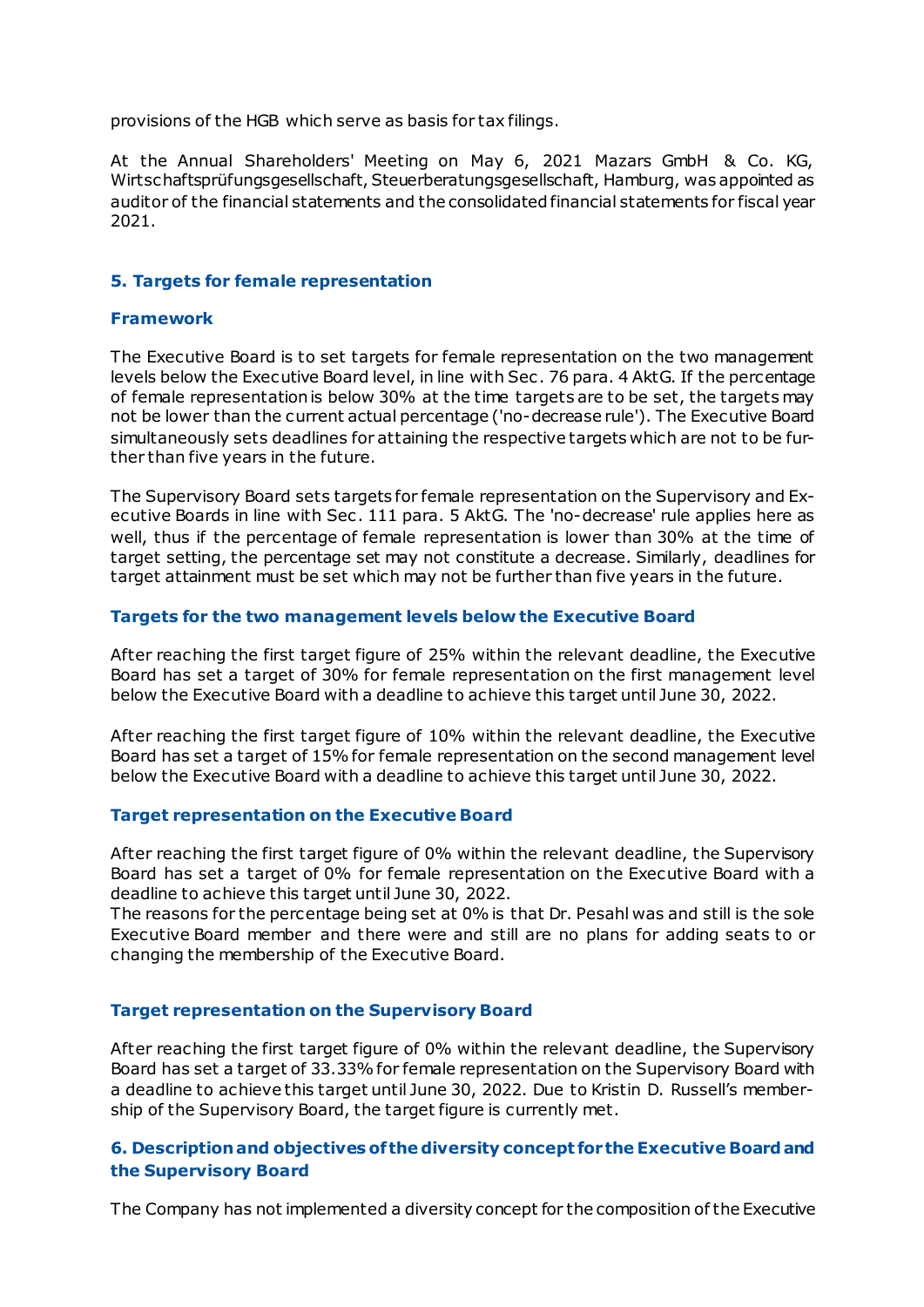Board and has thusly deviated from Sec . 289f para. 2 no. 6 HGB, because the Executive Board currently only has one member and because there are neither plans to add seats to nor to change the membership of the Executive Board.

For the composition of the Supervisory Board with respect to gender, reference is made to the target concerning the female representation on the Supervisory Board outlined above. Apart from that, the Company pursues, with respect to its composition, the overall goal of achieving the best possible expertise of the members of the Supervisory Board whilst seeking a large diversity with respect to age, educational/professional background and internationality, each to the extent compatible with the overall goal of achieving the best possible expertise of the members of the Supervisory Board. To achieve this, the Supervisory Board identified objectives for its composition and prepared a profile of skills and expertise (see below item 7 for more detail). In doing so, the internationality of the Board was taken into account and importance was attached to a diverse background with respect to education and experience.

As far as the shareholder side of the Supervisory Board is concerned, the diversity concept is implemented through its election proposals to the Annual Shareholders' Meeting. The composition of the Supervisory Board during the fiscal year 2021 was in accordance with the diversity concept: With Kristin D. Russell, a woman is member of the Supervisory Board, i.e. the proportion of women on the Supervisory Board is 33.3%. An international composition of the Board was and is achieved through the election of Kristin D. Russell and Richard A. Seidlitz. Lastly, Ms. Russell, Mr. Seidlitz as well as Mr. Kurz have differing educational and professional backgrounds.

# **7. Supervisory Board objectives regarding board composition, profile of skills and expertise and implementation status**

Pursuant to Lit. C.1 DCGK, the Supervisory Board shall determine specific objectives regarding its composition, and shall prepare a profile of skills and expertise for the entire Board while taking the principle of diversity into account. Proposals by the Supervisory Board to the General Meeting shall take these objectives into account, while simultaneously aiming at fulfilling the overall profile of required skills and expertise of the Supervisory Board. The implementation status shall be published in the Declaration on Corporate Management. This declaration shall also provide information about what the shareholder representatives on the Supervisory Board regard as the appropriate number of independent Supervisory Board members representing shareholders, and the names of these members.

The DATA MODUL AG co-determined Supervisory Board is constituted of two shareholder representatives and one labor representative. The Supervisory Board may only influence the election of the two shareholder representatives on the Supervisory Board by nominating individuals at the Annual Shareholders' Meeting. Thus, the specific objectives regarding the composition of the Supervisory Board are primarily relevant in relation to the two shareholder representatives.

### **Board composition relating to international operations**

The international operations of DATA MODUL AG have been specifically considered in selecting the Supervisory Board shareholder representatives, and will be considered in future in nominations for Supervisory Board membership at the Annual Shareholders' Meeting. Nomination prerequisites include adequate English speaking and writing skills, experience on management or supervisory boards at German or foreign companies of at least comparable size with international operations, and an understanding of global business in contexts such as manufacturing, sales or service providing. The internationality factor does not necessarily require having a Supervisory Board member with foreign citizenship, as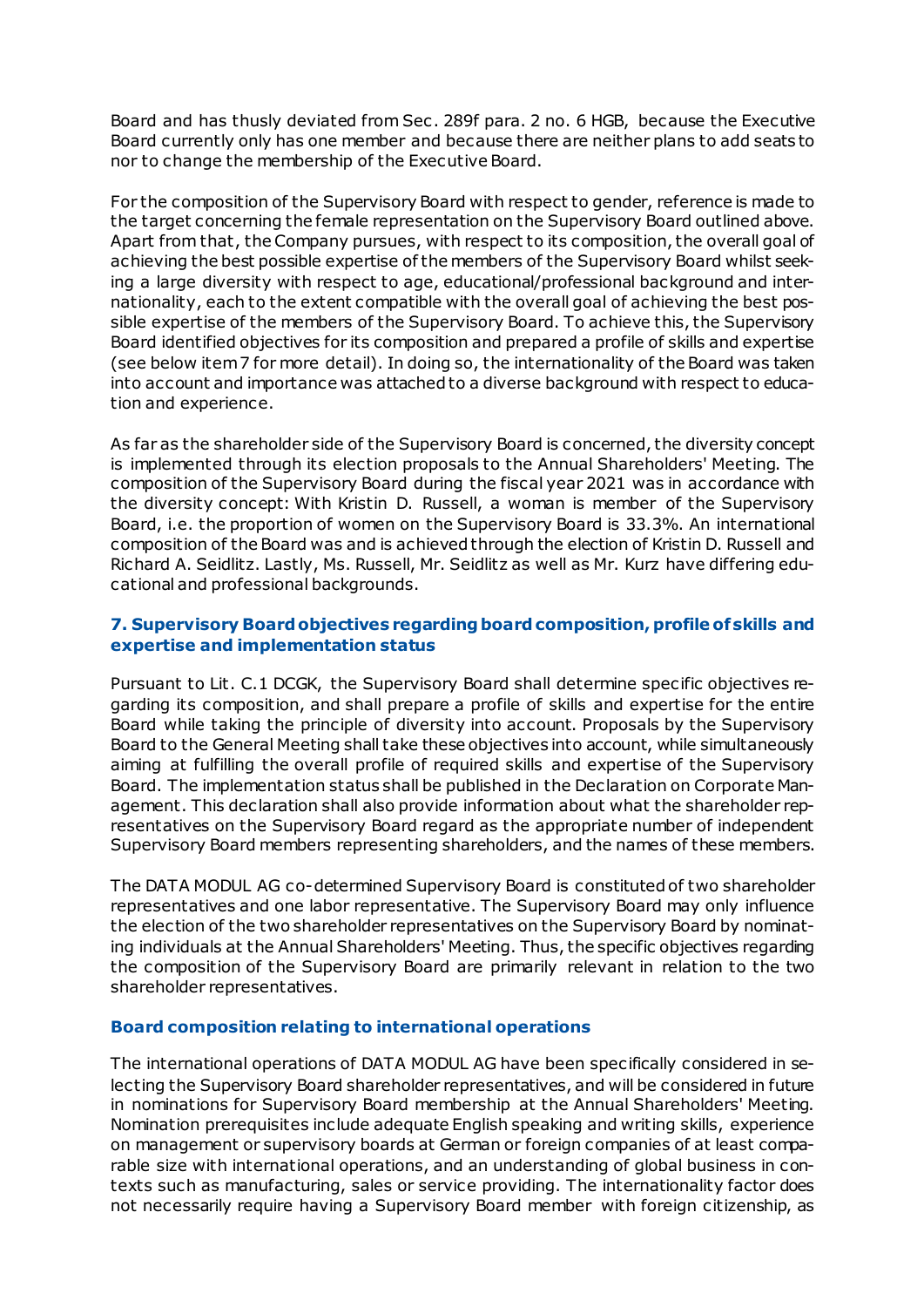German nationals can also have the desired experience, having for example worked abroad for an extended period.

### **Avoiding potential conflicts of interest**

Potential conflicts of interest are avoided through careful proposals of individuals for election to the Supervisory Board to the Annual Shareholders' Meeting. None of the shareholder representatives on the Supervisory Board were previously members of the DATA MODUL AG Executive Board.

To avoid conflicts of interest from the outset, in proposals for election by the Annual Shareholders' Meeting particular attention is given to ensuring that candidates are not involved in governance or as consultants for competitor firms, suppliers, lenders or customers. If conflicts of interest arise during the tenure of a Supervisory Board member, the Supervisory Board member concerned must disclose this to the Supervisory Board chairperson accordingly, and resign from the Board if the conflict of interest is material and not merely temporary. The Supervisory Board provides information in its report to the Annual Shareholders' Meeting about conflicts of interest which have arisen and how these have been addressed.

### **Number of independent shareholder representatives on the Supervisory Board deemed appropriate by the shareholder representatives**

In the fiscal year 2021, in the opinion of the shareholder representatives on the Supervisory Board, the Supervisory Board consisted of an appropriate number of independent shareholder representatives and continues to do so. Even though the two shareholder representatives on the Supervisory Board did or do hold management positions at Arrow Group companies, the activities of the shareholder representatives on the Supervisory Board for the Arrow Group did and do not, in the opinion of the shareholder representatives, constitute a relationship with a controlling shareholder or company affiliated with a controlling shareholder, which could cause a substantial and not merely temporary conflict of interest. Thus, Kristin D. Russel and Richard A. Seidlitz can be considered independent within the meaning of Lit. C.9 DCGK.

#### **Diversity considerations**

Diversity considerations are to be taken into account with respect to Supervisory Board composition as well. Diversity is, in particular, reflected in the varied professional backgrounds and fields of activity of DATA MODUL AG Supervisory Board members and their varying, international experiences.

#### **Profile of skills and expertise**

The Supervisory Board of DATA MODUL AG adopted a profile of skills and expertise, which includes thorough knowledge in the following areas: accounting and finances; strategic planning and strategy implementation as well as business organization; corporate governance, compliance and risk management; innovation, research and development; market and competitive environment of the company; mechanics, technology and electronic areas, specifically with respect to display, touch, embedded and systems technology or similar areas; international market understanding and communication.

#### **Implementation status**